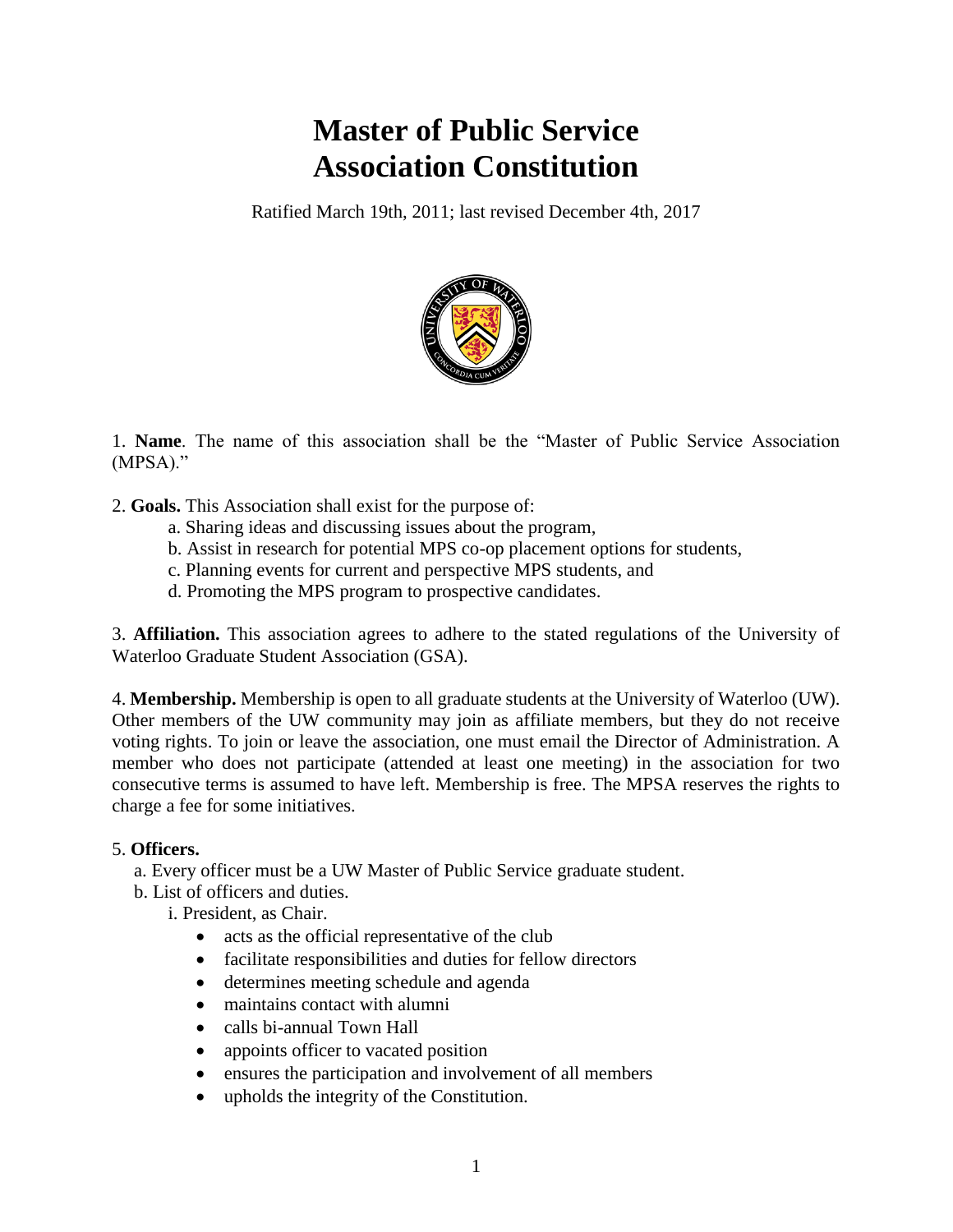### ii. **Vice President.**

- fulfills the portfolio of the President and other officers in their absences
- fields all questions from incoming students about the association or related issues
- advises officers on attendance and Constitutional rules
- works in conjunction with the Marketing director, facilitating assistance in MPSA visibility where needed
- promotes the program and MPSA's visibility and awareness
- works closely with the President to ensure MPSA progress.

# iii. **Director of Finance.**

- keeps track of the MPSA finances
- makes requests for donations to the Graduate Student Endowment Fund (and other external bodies to fund MPSA activities
- organizes fundraising events
- provides budget at the Town Hall
- provides feasibility reports for all MPSA initiatives.

# iv. **Director of Administration.**

- keeps and distributes minutes of meetings
- maintains records of all MPSA documents
- ensures that members are up-to-date on MPS/MPSA initiatives through use of shareable online calendar
- Responsible for the tracking the individual hours acquired in the MPS Ambassador program

# v. **Director of Social Affairs.**

- organizes social events throughout the academic year
- organizes a welcome event for in-coming students in September
- assigns tasks to officers and volunteers when necessary
- attends all social events to organize logistics. (set-up, take-down etc)

# vi. **Director of Academic Affairs.**

- promotes the academic success for students within the program
- organizes events that pertains to the public service interests such as guest speakers, career fair, and co-op opportunities
- advises faculty on program improvement with the advice of officers and members
- represents students along with the President and Vice-President on issues relating to academic fairness and integrity.

# vii. **Director of Marketing and Communications**

- oversees all aspects related to MPS marketing (creation and distribution of posters, social media updates, event photography, year-end memory book)
- provides bi-weekly updates to MPSA on status of social media engagement
- updating cover pictures, thumbnails, pictures from events etc pending approval from administration